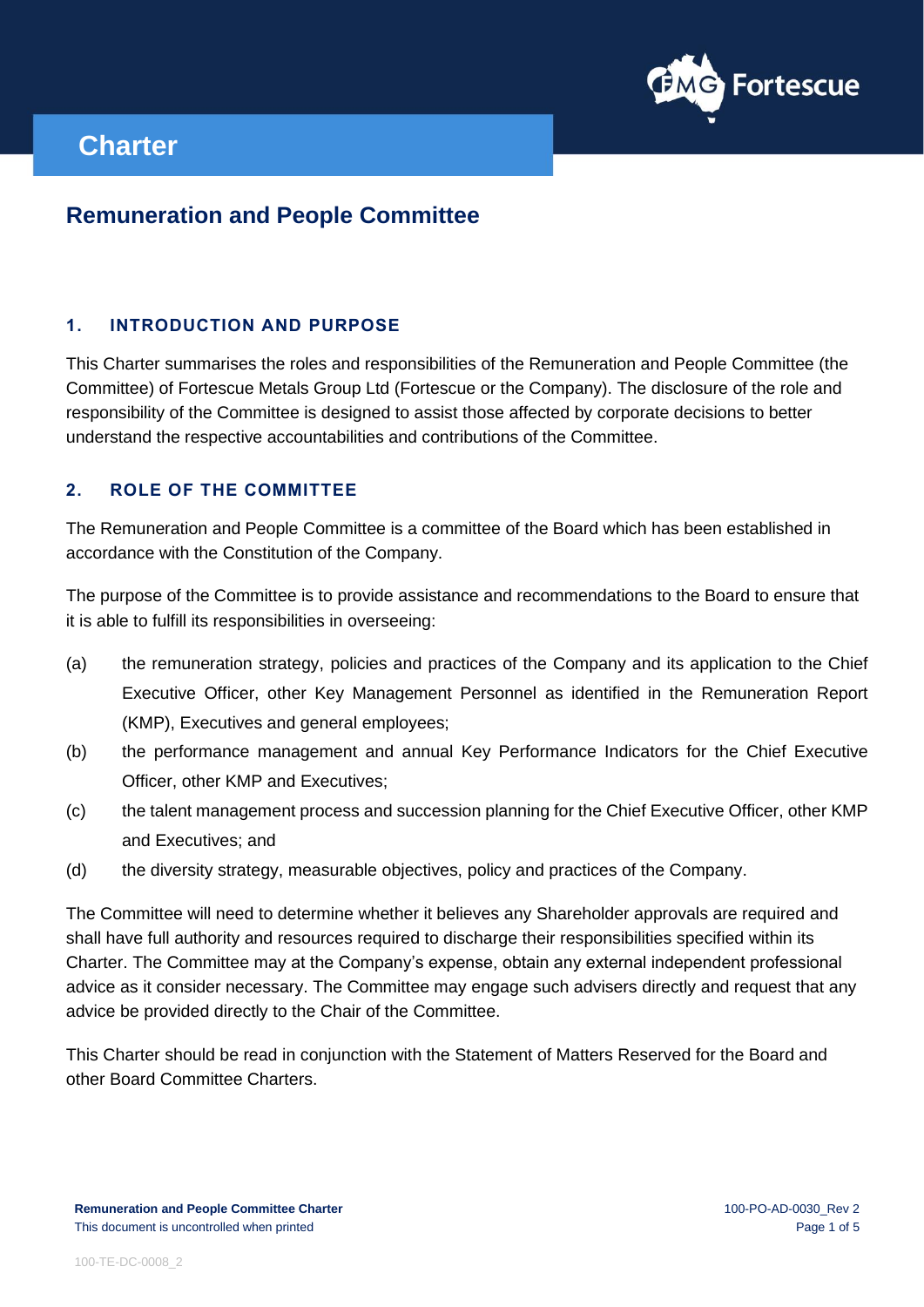

# **3. MEMBERSHIP AND ATTENDEES**

# **3.1 Membership**

The Committee shall consist of at least three non-executive directors appointed by the Board, a majority of whom should be independent directors. Committee members shall possess relevant skills and business acumen to allow them to be effective in their role.

The Chair of the Board shall not be a member of the Committee but may attend Committee meetings.

## **3.2 Chairperson**

The Chair of the Committee should be an independent director appointed by the Board. In the temporary absence of the Chair, one of the other Committee members, either nominated by the Chair or elected by the Committee will act as Chair.

# **3.3 Quorum**

A quorum of the Committee shall be at least two members.

# **3.4 Other Attendees**

Any director who is not a Committee member may attend meetings at their discretion but only as an observer.

The Company Secretary of Fortescue Metals Group Ltd shall be the Secretary of the Committee.

For individuals not listed above, attendance at meetings is strictly by invitation only.

# **4. MEETING FREQUENCY**

The Committee shall meet at least four times per annum and at other times as the Chair, a member, or the Secretary of the Committee, requires.

## **5. REVIEW OF COMMITTEE**

## **5.1 Committee Performance**

The Committee Chair shall assess the performance of the Committee on an annual basis and take appropriate action to address desired improvements in respect of areas where there is a need to enhance its role, effectiveness, process or composition.

## **5.2 Committee Charter**

The Committee Chair is responsible for ensuring that the Committee Charter is reviewed at least every other year for the purpose of assessing its continued relevance to the needs of the Board and identifying any enhancements required. Proposed enhancements shall be submitted to the Board for approval.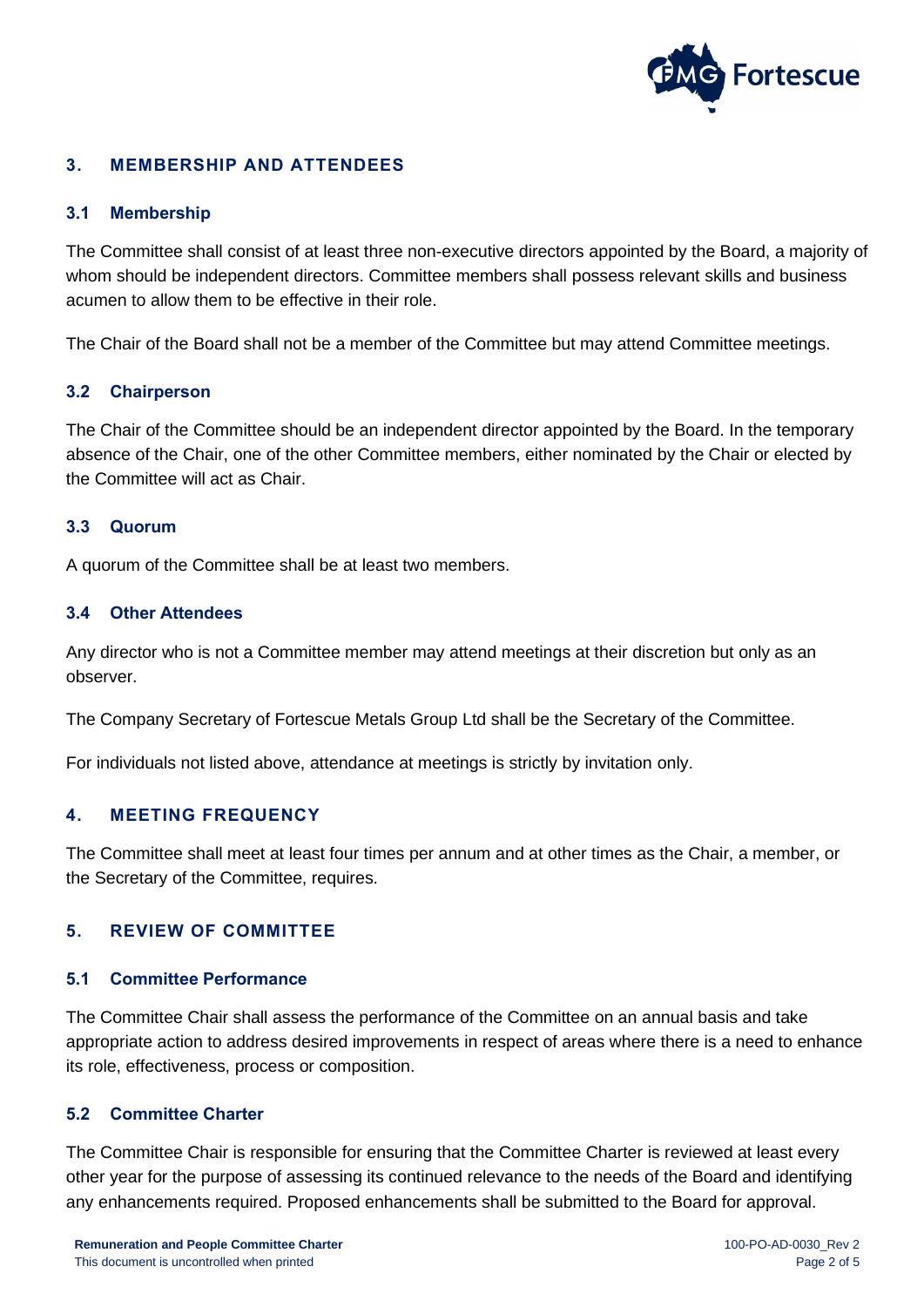

# **6. SCOPE**

**6.1 Remuneration** 

# **6.1.1 Remuneration Strategy**

Review and approve the Company's remuneration strategy including but not limited to market position, policies and practices.

# **6.1.2 Non-Executive Director Remuneration**

Review and make recommendations to the Board on remuneration of non-executive directors for approval.

# **6.1.3 Executive Remuneration Policy**

- Review and approve the Company's policy for determining Executive remuneration including, but not limited to, superannuation, pension, compensation and other applicable payments, and any amendments to that policy proposed from time to time;
- Review the ongoing appropriateness and relevance of the Executive remuneration policy and other executive benefit programs, including the Company's recruitment, retention and termination policies and procedures for Executives; and
- Oversee the implementation of this remuneration policy within Fortescue.

# **6.1.4 Executive Directors and Senior Management**

- Consider and make recommendations to the Board on the entire specific remuneration for each Executive Director (including the Chief Executive Officer), other KMP and Executives (including base pay, incentive payments, equity awards, retirement rights, service contracts) having regard to the executive remuneration policy.
- Review and approve the proposed remuneration arrangements (including incentive awards, equity awards and service contracts) for the direct reports of the Chief Executive Officer and other Executives; and
- Review the general remuneration conditions of those Company employees not within the senior executive ranks, with the intention of recommending an overall salary band or increase to be applied individually at the discretion of management.

## **6.1.5 Executive Incentive Plans**

- Review and approve the design of all executive incentive plans; and
- Review annually and recommend to the Board for approval the total proposed payments from each executive incentive plan.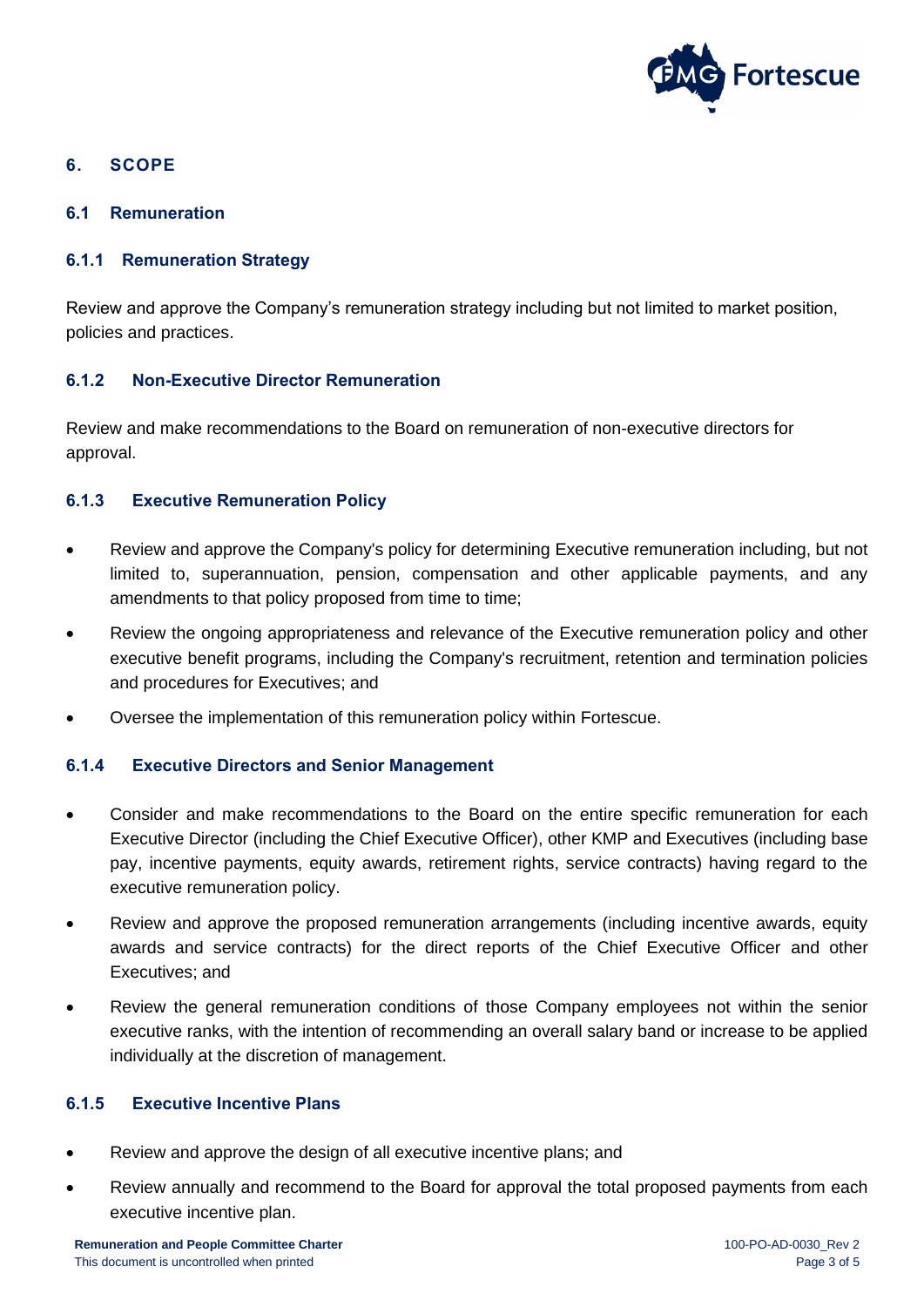

# **6.1.6 Equity-Based Plans**

- Review and approve the design of all equity based plans;
- Keep all plans under review in light of legislative, regulatory and market developments;
- For each equity-based plan, recommend to the Board for approval annually whether awards will be made under that plan;
- Review and recommend to the Board for approval total proposed awards under each plan;
- In addition to considering awards to the Chief Executive Officer and other Executives, review and approve proposed awards under each plan on an individual basis for Executives as required under the rules governing each plan or as determined by the Committee; and
- Review, recommend to the Board for approval and keep under review performance hurdles for each equity-based plan.

# **6.2 Performance Management**

- Review and make recommendations to the Board on the performance metrics and targets of the Chief Executive Officer and other KMP and Executives.
- Assist the Chairman of the Board in the annual performance review of the Chief Executive Officer.

## **6.3 Succession Planning, Talent Management and Retention**

Oversee an effective People Strategy and its implementation for the organisation which includes:

- succession planning for the Chief Executive Officer, other KMP and Executives;
- an appropriate process in place to develop talent across the business; and
- development of a retention strategy and plans for identified key talent.

## **6.4 Diversity**

Oversee the management of the Company's diversity strategy measurable objectives, policy and practices. In addition to championing female and Aboriginal employment rates, oversight of diversity shall include consideration of diversity of age, LGBTQI+, culturally diverse backgrounds and differing abilities.

On an annual basis, the Committee shall review progress and make recommendations to the Board as appropriate in regard to:

- the Company's diversity initiatives;
- the Company's gender pay equity reviews and initiatives;
- the relative proportion of males and females on the Board, on the KMP and Executive and in the general workforce; and
- measurable employment objectives and initiatives to develop indigenous employees